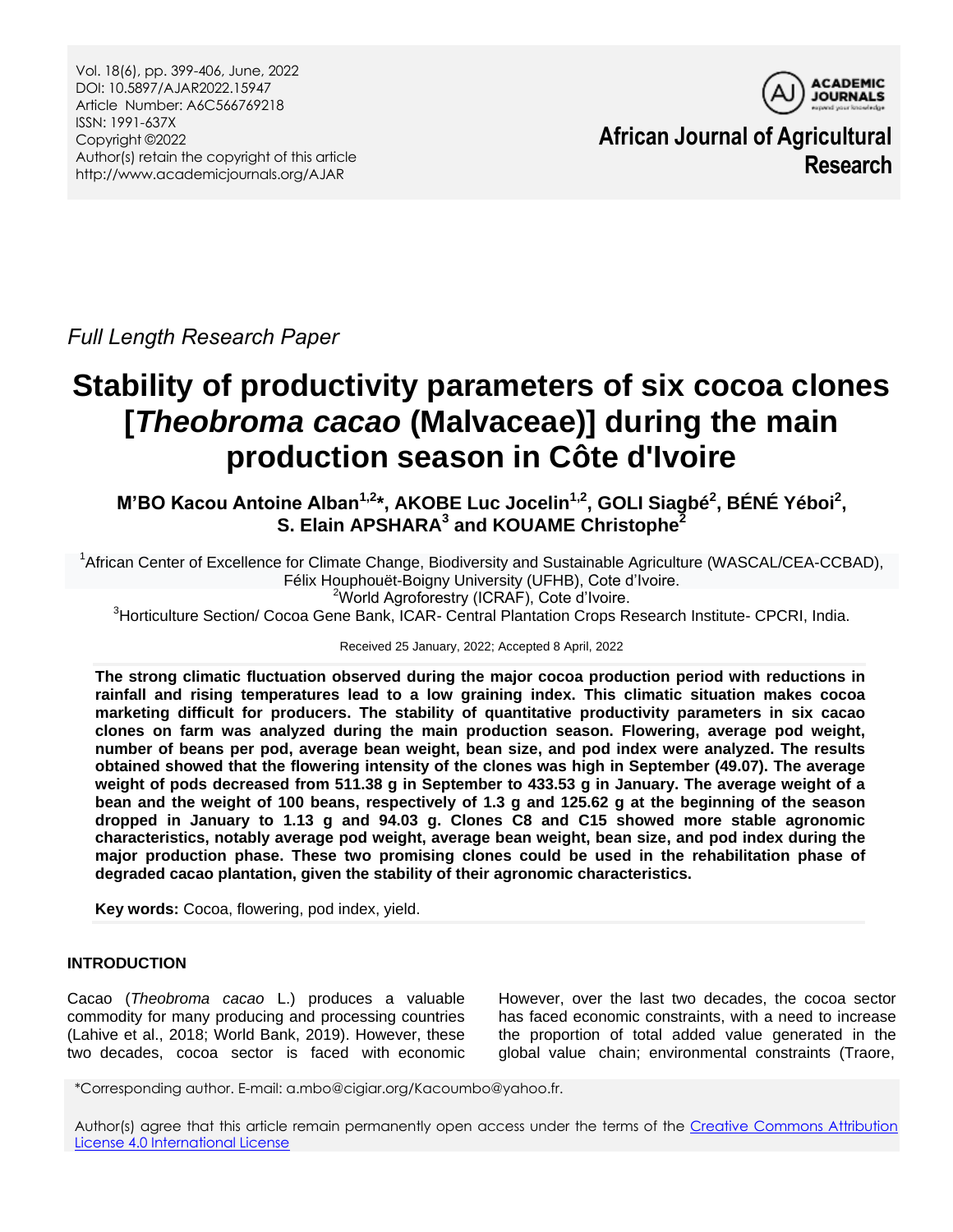2018), with an obligation to halt deforestation associated with cacao farming through responsible intensification; and social constraints (Konaté et al., 2015), with an urgent need to improve producer income and living conditions.

The disturbance of the cacao-forest balance is the cause of the deterioration of the cacao landscape leading to a modification of the climatic factors (Brou, 2010; Läderach et al., 2013). This change is reflected, among other things, in a decrease in annual rainfall since 1970 in the south forest region (Tanina et al., 2011), which is considered favorable for cacao production. The rainfall is the most significant factor in cacao farming, as a prolonged lack of water during the flowering phase can lead to a drop in cacao production for both production seasons September - January and April - July. Temperature in cocoa growing areas usually lies between a minimum of 18-21°C and a maximum of 30-32°C.

When, the mean annual rainfall drops below 1000 mm, moisture loss from evapotranspiration is likely to exceed precipitation and may intensify and prolong drought at the critical stage of cacao crop"s life. Other factors of climate (humidity, solar radiation) as well as ecological, biological and physical factors can also have a significant influence on the phenology of the cocoa tree and its yield. Cacao is an understory tree, which requires specific climatic conditions for its development. annual rainfall between 1300 and 2000 mm with a limited number of dry days (less than 3 months), an average daily temperature between 24 and 28°C, a relative humidity between 80 and 90%, with a daily sunshine duration more than four hours. It is important to consider not only cacao responses to individual climate variables but also how the interactions of these variables influence growth and productivity of cacao. In cacao, very limited research has been performed. To date, research on the interactions of climate change variables on cacao has been limited, and much of the available data is based on seedling studies. Genotypic differences in productivity, net photosynthesis, canopy architecture, and biomass partitioning have been identified (M'bo et al., 2016), as well as differential effects of temperature on fruit development, and bean quality (Daymond and Hadley, 2008). So far, investigation of clone in field condition is very limited in cacao.

The aging of cacao plantation (Assiri et al., 2012), the low productivity of farm (Van Vliet et al., 2021), and the degradation and decline of soil fertility (Koko et al., 2009), have forced the Ivorian government to adopt new programs to improve the productivity of cacao farm than the full sun farming system adopted by cocoa farmers with unimproved planting material. However, weather parameters continue to affect cacao growth, as well as flowering, fruit development, and technological characteristics which causes high depreciation of the marketable bean (Kanohin et al., 2012).

Supplying farmers with cacao varieties that are tolerant and adapted to the climatic context is one of the

conditions for sustainable production. Vulgarized plant material, characterized by its early production (N'Goran and Eskes, 2006; Lachenaud, 2010; Tahi et al., 2012, 2019), should present a stability of these agronomic characteristics, such as flowering intensity, average weight of pod, number of beans per pod, weight of marketable bean, graining and pod index. However, despite the efforts made, the Ivorian cacao crops are still aging. Faced with such challenge, Côte d'Ivoire must explore other production models in order to ensure the sustainability of its production. The holistic approach to increasing cacao farm productivity by establishing effective environmental management has been implemented in the Vision for Change (V4C) project in Soubré. This approach includes the use of high yielding cloned whose agronomic behavior in the field in face to climatic drivers remains poorly understood. However, local rainfall and temperature pattern influence the agronomic parameters of cacao. To understand the behavior of trees during the main production period (September-January), an analysis of the agronomic characteristics of the clones was conducted in the farm. This study was conducted under the hypothesis that the agronomic parameters of cacao clones are stable during the harvest period. The objective is to analyze the stability of productivity parameters in cacao a clones in the farm.

## **MATERIALS AND METHODS**

#### **Environmental conditions and climate variable of study zone**

The study was conducted in Guéyo in the southwest of Côte d'Ivoire in the Nawa region between latitudes 5°41" 18" N and longitudes 6° 4" 16" W. The climate of the region is humid tropical and characterized by two rainy seasons, April-June and September-November, and two dry seasons, July-August and December-March. The average annual rainfall and temperature are respectively 1503 mm and 28°C. With its hot and humid environment, Soubré region provides more than 30% of the cocoa production and is the first production area. The metrological parameters recorded during the study period are shown in Figures 1 and 2.

#### **Plant material**

The plant material is constituted of six (6) cacao clones provided to ICRAF by the National Agricultural Research Center (CNRA). These are clones C1, C8, C9, C14, C15 and C17.

#### **Experimental design**

The study was conducted in cacao plots of 0.5 ha. These homogeneous cacao farms are at least seven years old. In each of the plots, clones C1, C8, C9, C14, C15, and C17 are represented by 60 individuals. The clones were grafted onto cacao 3 m apart on the baseline and 2.5 m apart on the planting line. The plots are constituted of randomized lines of clone.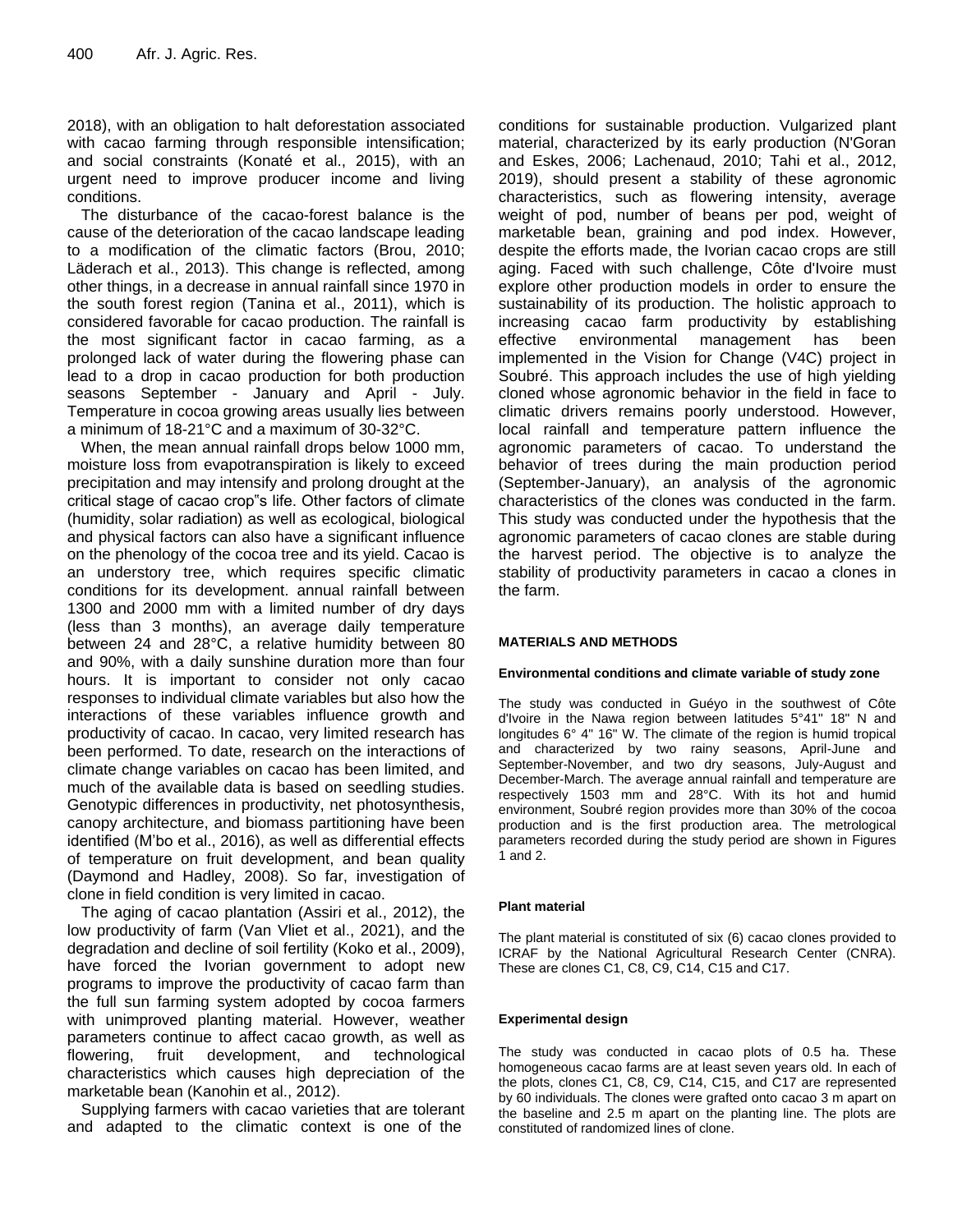

**Figure 1.** Monthly solar radiation and evapotranspiration in study area. Source: Authors



**Figure 2.** Monthly rain parameters, relative humidity, and temperature of study area. Source: Authors

#### **Data collection**

The agronomic data were collected from September to January on 6 trees per clone and per plot according to the plantation lines on which the clones were grafted.

#### **Assessment of flowering intensity (FI)**

Flowering intensity was determined by counting the number of flowers appearing on the cacao branches from the graft insertion point to 2 m above.

#### **Determination of pod weight and number of beans per pod**

At the tree base of per cacao clone, 10 healthy and mature pods

were harvested per month using secateurs. The average weight of the pods was determined directly by weighing the pods from the clones studied using a precision electronic scale (0.01; Satoruis, Germany). After dehusking, the number of normal beans and flat beans for each clone was counted**.**

#### **Determination of the average weight of a bean, the graining and the pod index (PI)**

Fresh beans were placed in labeled tissue and covered for seven (7) days by plantain leaves. After fermentation, the beans of each clone were dried separately in the sun for seven days.

The average weight of a dry bean or seed index, which reflects the unit weight of a fermented dry bean was determined by weighing 50 selected normal beans using a precision (0.01) Statorius electronic balance. Graininess (bean size) was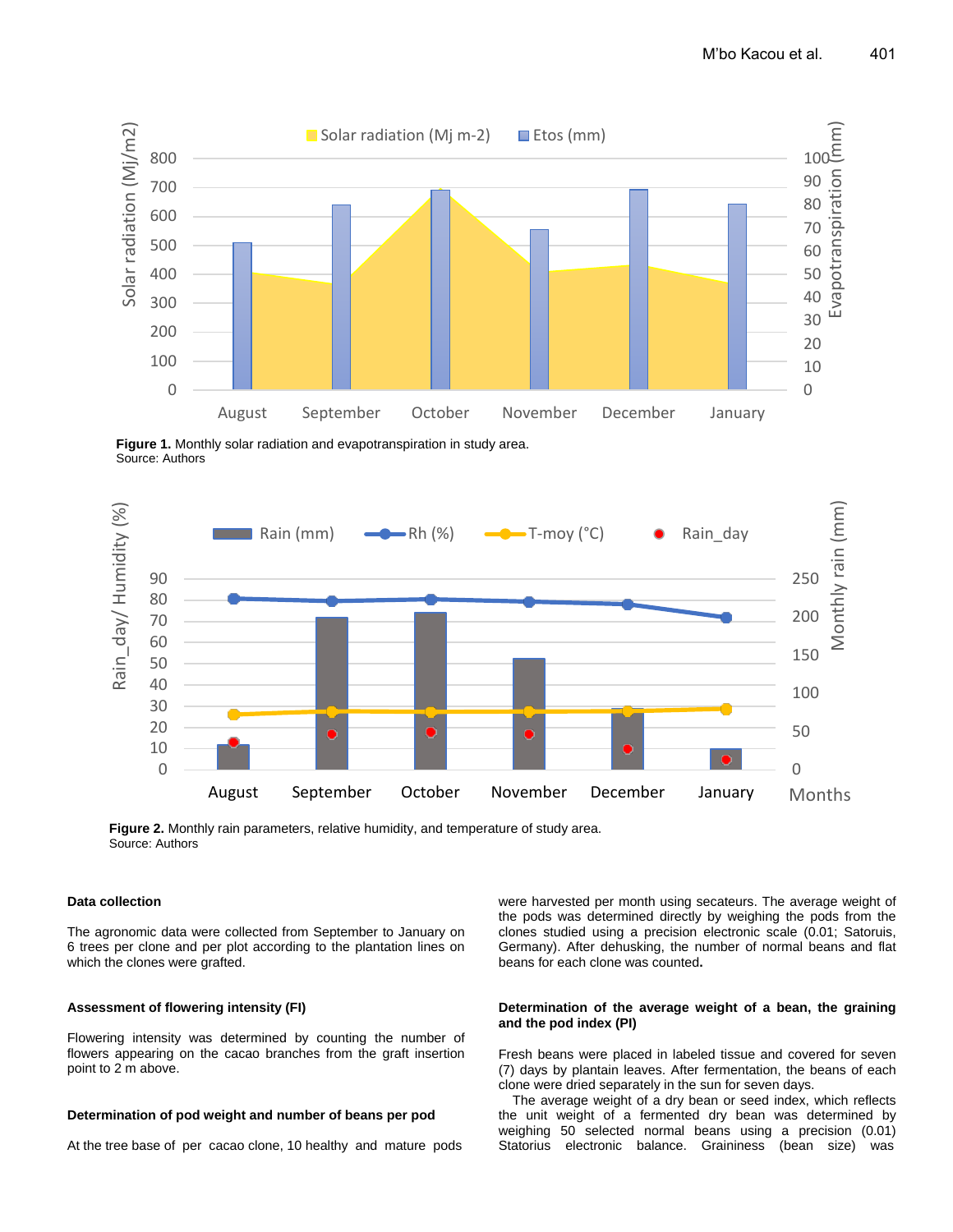determined by the average weight of samples of 100 selected and separately weighed beans using a precision Statorius electronic scale (0.01). The pod index (PI), which corresponds to the number of pods needed to obtain 1 kg of marketable cocoa, was calculated by the following formula:

 $PI = (1000 \text{ g x } 100)$  / (weight of 100 beans x Number of beans per pod), Equation 01; Vera, 1969; Duval et al., 2017).

#### **Data analysis**

The collected data were formatted in Excel files. Excel files were validated with SAS Insight and outliers were corrected.

The general linear model (GLM) analysis of variance in SAS software 9.4 (2013) was used to compare clones according to the LSD test at the 5% threshold.

## **RESULTS**

## **Flowering intensity (FI)**

The analysis of flowering intensity (FI) of cacao clones by months showed a significant effect of January (p≤0.0012) and October (p ≤0.00410) on flowering intensity. However, no significant difference was revealed for flowering intensity of clones for the month of December ( $p \ge 0.3418$ ), November ( $p \ge 0.8133$ ), and September ( $p \ge 0.3418$ ) ≥ 0.1280) (Table 1). For all clones, January month (FI 23.08) was marked by a low intensity of flowering. However, the strong flowering of cocoa trees was observed in September (FI 49.07). A clonal variation in the number of flowers was observed from September to January. However, for September, November and December, the flowering intensity of the clones did not reveal any difference. In October and November, clone C8 (FI 74.56) and C17 (FI 72.67) recorded the highest flowering rates.

## **Average pod weight (Pw) and number of beans per pod (Nb)**

The average weight of a pod (Pw) per cacao clone is affected by monthly climatic parameters (Table 2). The months of September ( $P \le 0.0128$ ), October ( $P \le 0.0001$ ), November ( $P \le 0.0001$ ), December ( $P \le 0.6612$ ) and January ( $P \le 0.0001$ ) significantly influenced the pod weight of cocoa clones (Table 2). Depending on the month, the lowest average pod weight of clones was observed in January (Pw 433.53 g) and the highest in September (Pw 511.38 g). From September to January clone C8 presented a high pod weight with an overall average of (Pw 661.67 g). It is followed by clone C15 with an average pod weight (Pw 531.952 g).

 Analysis of the effect of month on number of beans revealed a significant monthly effect for the months of September  $(P \le 0.0413)$ , October  $(P \le 0.0001)$ , November (P  $\leq$  0.0001), December (P  $\leq$  0.0001), and January ( $P \leq 0.0001$ ) (Table 3).

September (Nb 33.22) had the lowest number of beans per pod. Genotypic variation was observed for number of beans. Comparison of clones indicates that the highest values were observed with C14 (Nb 41.38 beans) and C8 (Nb 38.87 beans) and the lowest with clone C1 (Nb 28.56).

## **Weight of a bean (Wb)**

Over the study period, the months of October ( $P \leq$ 0.0401), November (P ≤ 0.0145), December (P ≤ 0.0431), and January ( $P \le 0.0441$ ) significantly affected the mean bean weight (Wb) of cacao clones (Table 4). The average weight of a dry bean per month showed variation with the lowest average in January (Wb 1.13 g) and the highest value in November (Wb 1.30 g). The average weight of a dry bean showed a variation from one clone to another. Except for clone C14 which had an average of (Wb 0.95 g), the average value of the average bean weight among the clones was above 1 g.

## **Weight of 100 beans (W100)**

In the studied cacao clones, the weight of 100 beans was significantly affected by the months of December ( $P \leq$ 0.0223), November (P  $\leq$  0.0132), and October (P  $\leq$ 0.0229) with the exception of January where all clones were statistically identical (P  $\geq$  0.4335) (Table 5). The month of December (W100 94.03 g) recorded the lowest value of 100 bean weight while the highest value was observed in October (W100 125.62 g). The weight of 100 beans showed a genotypic difference from October to January. Clone C8 with (W100 209.75 g) in October showed the highest 100 bean weight. Clone C14 is less interesting for this trait over the whole study period with the lowest average value of (W100 76.20 g) shown in January.

# **Pod Index (PI)**

The results of the pod index (PI) indicate that in the cacao clones studied, in the months of October (P  $\leq$ 0.0207), November (P  $\leq$  0.0434) and December (P $\leq$ 0.0106) showed a significant month effect. In contrast, in January ( $P \le 0.2157$ ), no difference was noted (Table 6). In general, the pod index varied with the lowest value in October (PI 25.12) and the highest values observed in December (PI 28.56) and January (PI 28.15) between clones, a variation was noted. Clone C1 with an average (PI 36.93) and values (PI 38.74) in December and (PI 38.75) in November showed the highest pod indices. Clone C8 with average value (PI 14.03) and value (PI 11.60) in October showed the lowest pod index.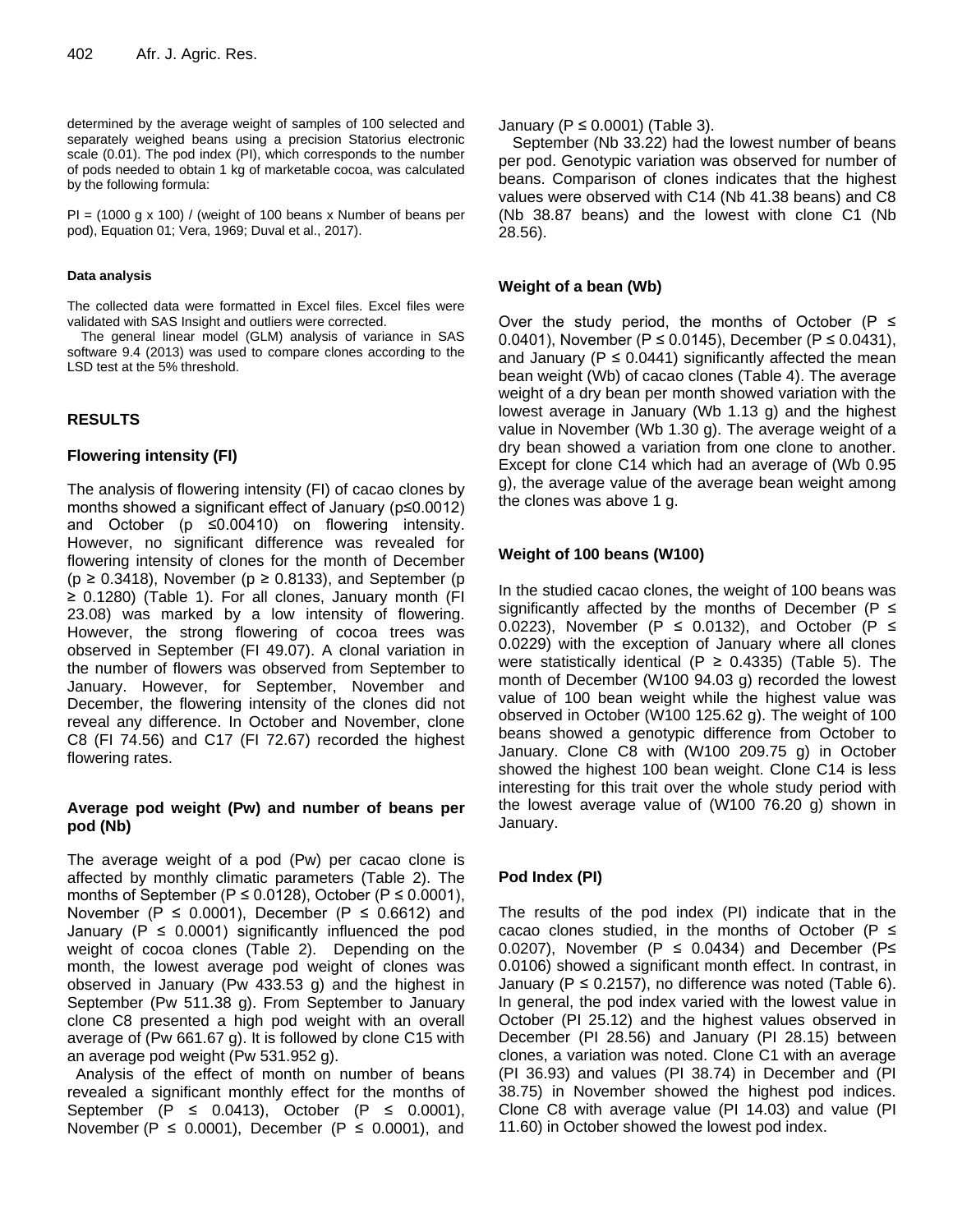| <b>Clone</b>      |                    |                    |                    |                     |                   |                 |
|-------------------|--------------------|--------------------|--------------------|---------------------|-------------------|-----------------|
|                   | <b>September</b>   | October            | <b>November</b>    | <b>December</b>     | January           | <b>Means</b>    |
| C <sub>1</sub>    | $45.56^{a}$        | 17.00 <sup>b</sup> | $28.90^{a}$        | $42.36^{a}$         | $17.88^{b}$       | $30.34^{bc}$    |
| C <sub>8</sub>    | $71.75^a$          | $74.56^a$          | $64.90^{a}$        | $37.50^a$           | $16.75^{b}$       | 53.09a          |
| C <sub>9</sub>    | $43.67^{\circ}$    | $34.57^{b}$        | 45.07 <sup>a</sup> | 36.60 <sup>a</sup>  | $22.86^{ab}$      | $36.55^{b}$     |
| C <sub>14</sub>   | 40.50 <sup>a</sup> | 8.20 <sup>b</sup>  | $39.33^{a}$        | $12.00^a$           | $21.00^{ab}$      | $24.20^\circ$   |
| C <sub>15</sub>   | $51.78^{a}$        | $23.00^{b}$        | $19.92^a$          | 8.50 <sup>a</sup>   | 19.67 $\rm ^{ab}$ | $24.57^{\circ}$ |
| C <sub>17</sub>   | 41.20 <sup>a</sup> | $28.38^{b}$        | $72.67^a$          | $54.53^{a}$         | $41.67^a$         | 47.69a          |
| Means             | 49.07 <sup>a</sup> | $30.95^{ab}$       | $45.13^{a}$        | 31.88 <sup>ab</sup> | $23.08^{b}$       |                 |
| $LSD(p \le 0.05)$ | 0.128              | 0.0041             | 0.8133             | 0.3418              | 0.0012            |                 |

**Table 1.** Flowering intensity (FI) of cacao clones.

In each column, means followed by the same letter are statistically identical at the 5% level (LSD), LSD ( $p \le 0.05$ ), Probability LSD.

Source: Authors

**Table 2.** Average pod weight of cacao clones.

| <b>Clone</b>         | Pod weight (Pw)      |                                   |                      |                     |                      |                     |
|----------------------|----------------------|-----------------------------------|----------------------|---------------------|----------------------|---------------------|
|                      | <b>September</b>     | <b>November</b><br><b>October</b> |                      | <b>December</b>     | January              | <b>Means</b>        |
| C <sub>1</sub>       | $498^{ab}$           | 503.48 <sup>bc</sup>              | 470.45 <sup>bc</sup> | $486.8^{ab}$        | 378.20 <sup>cd</sup> | $467.29^{bc}$       |
| C <sub>8</sub>       |                      | 771.83 <sup>a</sup>               | 656.94 <sup>a</sup>  | 603.00 <sup>a</sup> | $614.94^a$           | 661.67 <sup>a</sup> |
| C <sub>9</sub>       | 555.46 <sup>ab</sup> | 457.15 <sup>cd</sup>              | $444.42^{\circ}$     | 425.9 <sup>ab</sup> | $371.45^{\text{cd}}$ | $450.87^{\circ}$    |
| C <sub>14</sub>      | $407.17^{b}$         | $405.75^d$                        | $296.48^{d}$         | $338.00^{b}$        | $323.00^d$           | 354.08 <sup>d</sup> |
| C <sub>15</sub>      | 633.80 <sup>a</sup>  | 544.03 <sup>b</sup>               | $510.55^{b}$         | $493.3^{ab}$        | 478.08 <sup>b</sup>  | 531.95 <sup>b</sup> |
| C <sub>17</sub>      | $462.50^{b}$         | $419.68^{d}$                      | 461.02 <sup>bc</sup> | 459.7 <sup>ab</sup> | $435.56^{bc}$        | $447.69^{\circ}$    |
| Means                | $511.38^{a}$         | $516.38^{a}$                      | $473.31^{b}$         | $467.78^{b}$        | $433.53^\circ$       |                     |
| LSD ( $p \le 0.05$ ) | 0.0128               | 0.0001                            | 0.0001               | 0.6612              | 0.0001               |                     |

In each column, means followed by the same letter are statistically identical at the 5% level (LSD), LSD ( $p \le 0.05$ ): Probability LSD.

Source: Authors

**Table 3.** Number of beans (Nb) per pod.

| <b>Clone</b>        | Number of beans per pod (Nb) |                     |                 |                 |                    |                     |
|---------------------|------------------------------|---------------------|-----------------|-----------------|--------------------|---------------------|
|                     | <b>September</b>             | <b>October</b>      | <b>November</b> | <b>December</b> | January            | <b>Means</b>        |
| C <sub>1</sub>      | $28.50^{b}$                  | $28.7^{b}$          | $28.31^{b}$     | $29.75^{b}$     | $27.51^a$          | 28.56d              |
| C <sub>8</sub>      | $\overline{\phantom{a}}$     | $41.33^{a}$         | $37.51^a$       | $38.54^{\circ}$ | $38.14^{a}$        | 38.87 <sup>b</sup>  |
| C <sub>9</sub>      | 31.38 <sup>ab</sup>          | 32.95 <sup>ab</sup> | $31.04^{b}$     | $28.57^{b}$     | $37.20^a$          | 35.16 <sup>c</sup>  |
| C <sub>14</sub>     | $38.83^{a}$                  | $41.25^a$           | $37.05^a$       | $43.25^a$       | 44.00 <sup>a</sup> | $41.38^{a}$         |
| C <sub>15</sub>     | 34.60 <sup>ab</sup>          | $38.57^{\circ}$     | $37.65^a$       | $39.30^{a}$     | $33.67^a$          | $37.29^{ab}$        |
| C <sub>17</sub>     | $27.87^{b}$                  | 33.64 <sup>ab</sup> | $38.17^{a}$     | $37.94^a$       | $37.91^a$          | 36.91 <sup>ab</sup> |
| Mean                | $33.22^{b}$                  | $36.07^{b}$         | $34.95^{b}$     | $36.22^a$       | 36.4 <sup>a</sup>  |                     |
| $LSD:(p \leq 0.05)$ | 0.0413                       | 0.1842              | 0.0058          | 0.0277          | 0.5461             |                     |

In each column, means followed by the same letter are statistically identical at the 5% level (LSD), LSD ( $p \le 0.05$ ): Probability LSD.

Source: Authors

## **DISCUSSION**

parameters in cacao clones during the peak productivity period of July to January. Because of the fluctuation of climatic parameters and the appearance of short dry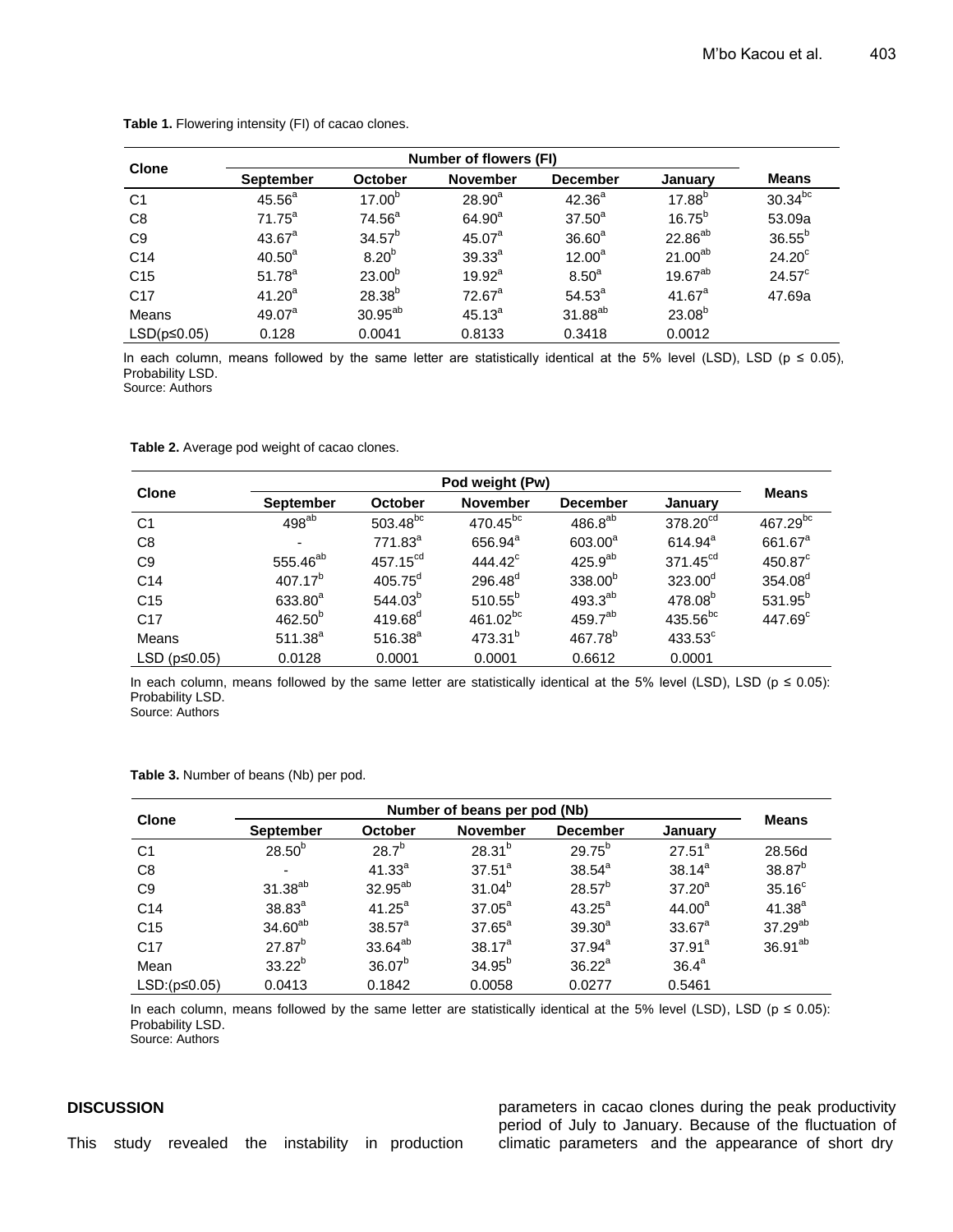|                   | Average weight of dry bean (Wb) |                  |                   |                   |                   |  |  |
|-------------------|---------------------------------|------------------|-------------------|-------------------|-------------------|--|--|
| <b>Clone</b>      | <b>October</b>                  | <b>November</b>  | <b>December</b>   | January           | Mean              |  |  |
| C <sub>1</sub>    | $1.10^{ab}$                     | $1.10^{b}$       | $0.94^{b}$        | $0.96^{b}$        | $1.05^{\circ}$    |  |  |
| C <sub>8</sub>    | 1.91 <sup>a</sup>               | $2.14^{a}$       | 1.99 <sup>a</sup> | 1.95 <sup>a</sup> | 1.99 <sup>a</sup> |  |  |
| C <sub>9</sub>    | $1.19^{ab}$                     | $1.10^{b}$       | $1.10^{b}$        | $1.03^{b}$        | $1.1^{bc}$        |  |  |
| C <sub>14</sub>   | $0.91^{b}$                      | $1.04^{b}$       | $0.87^{b}$        | $0.88^{b}$        | 0.95d             |  |  |
| C <sub>15</sub>   | $1.33^{ab}$                     | $1.22^{b}$       | $1.10^{b}$        | $1.12^{b}$        | $1.19^{b}$        |  |  |
| C <sub>17</sub>   | 1.09 <sup>ab</sup>              | $1.23^{b}$       | 0.97 <sup>b</sup> | $0.86^{b}$        | 1.03 <sup>c</sup> |  |  |
| Means             | 1.25 <sup>a</sup>               | 1.3 <sup>a</sup> | $1.16^{b}$        | $1.13^{b}$        |                   |  |  |
| $LSD(p \le 0.05)$ | 0.0401                          | 0.0145           | 0.0431            | 0.0441            |                   |  |  |

**Table 4.** Dry bean weight of cacao clones.

In each column, means followed by the same letter are statistically identical at the 5% level (LSD), LSD ( $p \leq 0.05$ ): Probability LSD.

Source: Authors

|                   | Weight of 100 dry beans or grains (W100) |                 |                    |                    |                     |  |  |
|-------------------|------------------------------------------|-----------------|--------------------|--------------------|---------------------|--|--|
| <b>Clone</b>      | <b>October</b>                           | <b>November</b> | <b>December</b>    | January            | <b>Means</b>        |  |  |
| C <sub>1</sub>    | $105.65^b$                               | $102.41^{b}$    | $88.01^{b}$        | $93.86^{a}$        | $97.48^\circ$       |  |  |
| C8                | $209.75^a$                               | $192.54^{a}$    | $166.89^{a}$       | $177.19^{a}$       | $186.59^{a}$        |  |  |
| C <sub>9</sub>    | $112.67^{b}$                             | $110.25^{b}$    | $102.25^{b}$       | $101.57^a$         | $106.66^{b}$        |  |  |
| C <sub>14</sub>   | 89.80 <sup>b</sup>                       | $88.20^{b}$     | $83.90^{b}$        | 76.20 <sup>a</sup> | 84.52d              |  |  |
| C <sub>15</sub>   | $117.33^{b}$                             | $112.15^{b}$    | $100.84^{b}$       | $107.54^{a}$       | 109.46 <sup>b</sup> |  |  |
| C <sub>17</sub>   | $110.49^{b}$                             | $101.68^{b}$    | $95.19^{b}$        | $92.32^a$          | 99.92bc             |  |  |
| Means             | $125.62^a$                               | $117.87^{b}$    | 94.03 <sup>c</sup> | 108.11d            |                     |  |  |
| $LSD(p \le 0.05)$ | 0.0229                                   | 0.0132          | 0.0223             | 0.4335             |                     |  |  |

**Table 5.** Weight of 100 dry beans of cacao clones.

In each column, means followed by the same letter are statistically identical at the 5% level (LSD), LSD ( $p \leq 0.05$ ): Probability LSD.

Source: Authors

|                   | Pod index (IC)  |                     |                     |                 |                     |  |  |
|-------------------|-----------------|---------------------|---------------------|-----------------|---------------------|--|--|
| <b>Clone</b>      | October         | <b>November</b>     | <b>December</b>     | January         | <b>Means</b>        |  |  |
| C <sub>1</sub>    | $35.57^{\circ}$ | $34.66^a$           | $38.74^{a}$         | $38.75^{\circ}$ | 36.93 <sup>a</sup>  |  |  |
| C <sub>8</sub>    | $11,60^\circ$   | $13.84^c$           | $15.64^{b}$         | $15.04^a$       | 14.03d              |  |  |
| C <sub>9</sub>    | $27.16^{b}$     | 29.39ab             | $36.25^{\circ}$     | $33.04^a$       | 31.46 <sup>ab</sup> |  |  |
| C <sub>14</sub>   | $26.99^{b}$     | 30.60 <sup>ab</sup> | 27.55 <sup>ab</sup> | $29.49^{\circ}$ | $28.65^{b}$         |  |  |
| C <sub>15</sub>   | $22.37^{b}$     | $24.00^{b}$         | 25.37 <sup>ab</sup> | $23.46^{\circ}$ | $23.8^\circ$        |  |  |
| C <sub>17</sub>   | $27.06^{b}$     | $25.90^{ab}$        | $27.83^{ab}$        | $29.13^{a}$     | $27.48^{b}$         |  |  |
| Means             | $25.12^{b}$     | $26.39^{b}$         | 28.56 <sup>a</sup>  | $28.15^a$       |                     |  |  |
| $LSD(p \le 0.05)$ | 0.0207          | 0.0434              | 0.0106              | 0.2157          |                     |  |  |

**Table 6.** Pod index of cacao clones.

In each column, means followed by the same letter are statistically identical at the 5% level (LSD), LSD ( $p \le$ 0.05): Probability LSD.

Source: Authors

sequences during the production period, cacao trees lose their production capacity in this period. The characters of flowering intensity, average weight of a pod, number of beans per pod, weight of a market bean, graining and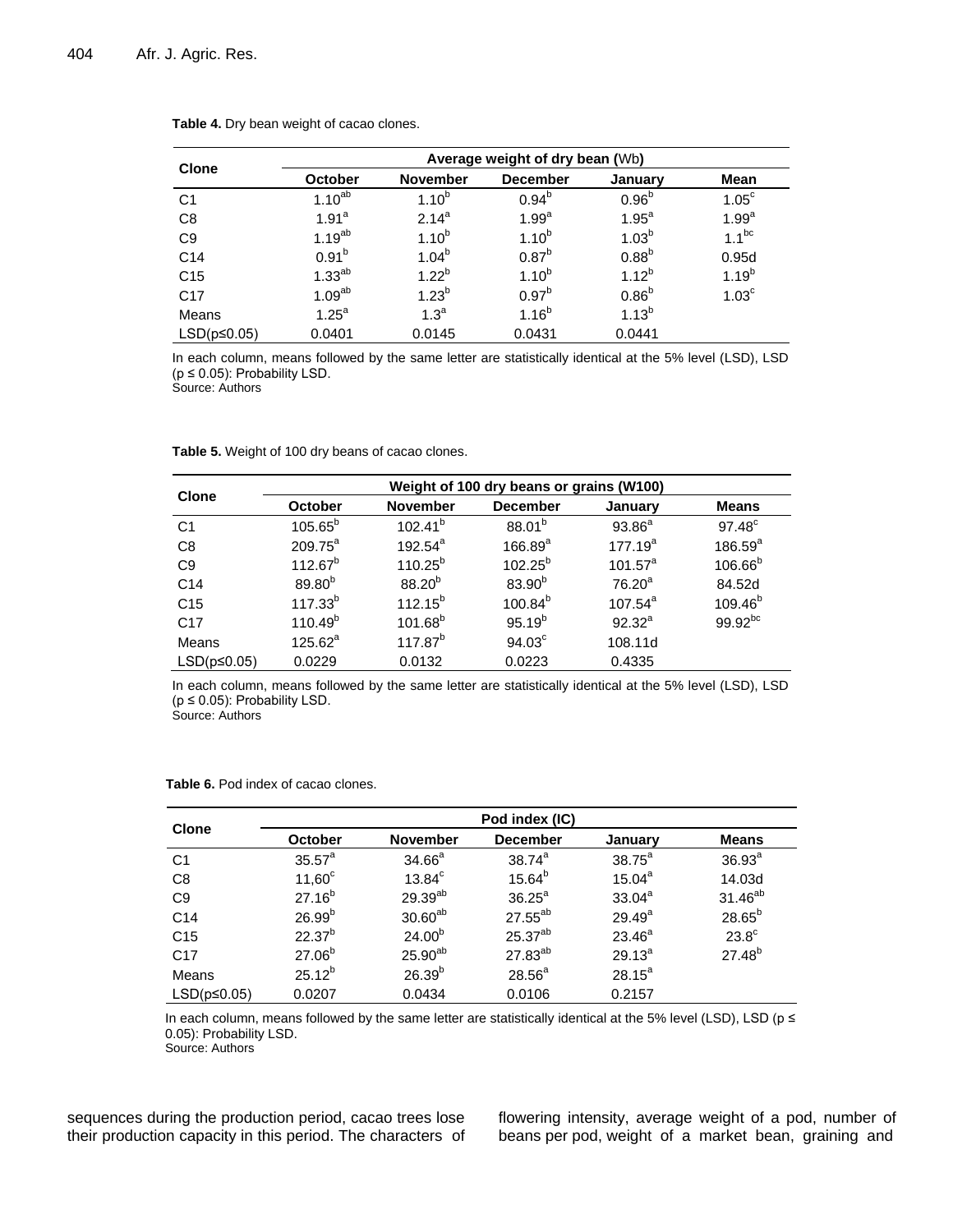pod indices were analyzed.

The flowering of the cacao follows a seasonal rhythm depending on climatic parameters. In wet periods during the peak of production, the flowering intensity is important and becomes weak in dry period. Studies by Lachenaud (1991) concluded that intense flowering during rainy months is due to good water availability, optimal temperature and high relative humidity. Dry sequences of more than 20 days would be a limiting factor for cacao flowering (Mian, 2007). The weak flowering of January clones would be linked to the decrease in rainfall and the increase in temperature during the dry period. Monthly fluctuations in average pod weight were recorded for clones in the field. The authors' results are in accordance with those of Boyer (1970). Indeed, the development of a pod includes two phases, the first, marked by the growth of the volume at the beginning of the development by an enrichment of the pod in water and the second manifesting itself by a strong increase of the dry matter. The long rainy season from April to June at the beginning of the development of the pods as well as the short rainy season from September to November at the stage of maturation favored both good growth in volume of the pods at the beginning of their development and an increase in dry matter at the last stage of maturation. The lack of water during the short dry season from July to August at the beginning of pod development and during the long dry season in January at the last stage of pod maturation could explain the low pod weights observed in January. However, clones C8 and C15 showed excellent average pod weights compared to the other clones. The number of beans per pod varied from 41.38 (C8) to 28.53 (C1) between clones. This variation indicates a genotypic factor (Fabien et al., 2020). Indeed, such variations were observed by Youbi et al. (2018) in clones Bat1 (30.24) and SNK413 (35.51). According to Mossu (1990), pod filling is attributable to the pollination process, the average number of ovules contained in the ovaries and the minimum number of seeds for a cherelle not to wilt. A monthly variation in the number of beans is observed and is in agreement with the results of Lachenaud (1991) who observed a decrease in the number of beans per pod in the dry season. The author attributes this to the worsening of the water deficit during the long dry season, which would cause a nutritional imbalance due to the hydromineral deficit.

The average weight of a bean, the weight of 100 beans and the pod index or yield of marketable cocoa underwent a clonal and monthly variation. This variability would be related to monthly climatic disturbances (Zuidema et al., 2005; Towaha and Wardiana, 2015). The average weight of a dry bean for the clones studied was above 1 g and the average weight of 100 dry beans was above 100 g except for clone C14 with an average bean weight of 0.95 g and a weight of 100 beans of 84.5 g. In the rainy season (October-November), the average bean weight and weight of 100 high beans decreased in the dry season (December-January). The authors' results

confirm those of Lachenaud (1991) in Côte d'Ivoire, who highlighted seasonal variations in the average weight of fresh beans and those of Youbi et al. (2018) who found a decrease in the average weight of a bean by 42% during the harvest period. Furthermore, results showed that in the rainy season (October-November), the pod index is low but increases in the dry season (December-January). These results are also in accordance with Edwards (1972) who mentions that the pod index increases from August to January depending on the planting material. For Boyer (1970), the hydric and thermal conditions are the drivers governing the weight of beans per cocoa pod. Indeed, the water requirement of the cacao tree estimated to 70 mm per month is likely to increase the size of beans (Kassin et al., 2008). According to Bastide et al. (2008), abundant and well distributed rainfall increases the yield of cocoa marketable beans. The high rainfall could therefore account for the increase in average bean weight, bean size and the increase in marketable cocoa yield in October and November. Daymond and Hadley (2008) showed that excessive temperatures during the ripening season are likely to reduce bean size. For Petithuguennin (1998), the water deficit favors the production of small beans, less rich in butter and consequently a decrease in the yield of marketable cocoa. The drop in rainfall and the increase in temperature would therefore be the cause of the decrease in average pod weight, bean size and the decrease in marketable cocoa yield during the dry season (December-January).

# **Conclusion**

The authors work was based on the analysis of the stability of the yield parameters of cacao clones during the main harvest period. The clones studied showed stable agronomic traits in abundant rainfall and a decrease in the quantitative values of these parameters in dry periods. However, some clones studied showed stable agronomic traits due to their ability to tolerate the effects of climatic disturbances as much as possible. Some clones such as C8 is interesting for its flowering characteristics, average bean weight, graining and yield of marketable cocoa. It is followed by C15. The C14, although it produces more beans, is not very good for the other agronomic characteristics. It seems to be poorly adapted compared to the other clones. This study is a contribution to a better knowledge of the stability of agronomic traits in cacao clones used in the rehabilitation of degraded orchards. Clones C8, C15, and C14 with stable agronomic characteristics are promising for the rehabilitation of ageing and non-productive crops.

## **CONFLICT OF INTERESTS**

The authors have not declared any conflicts of interests.